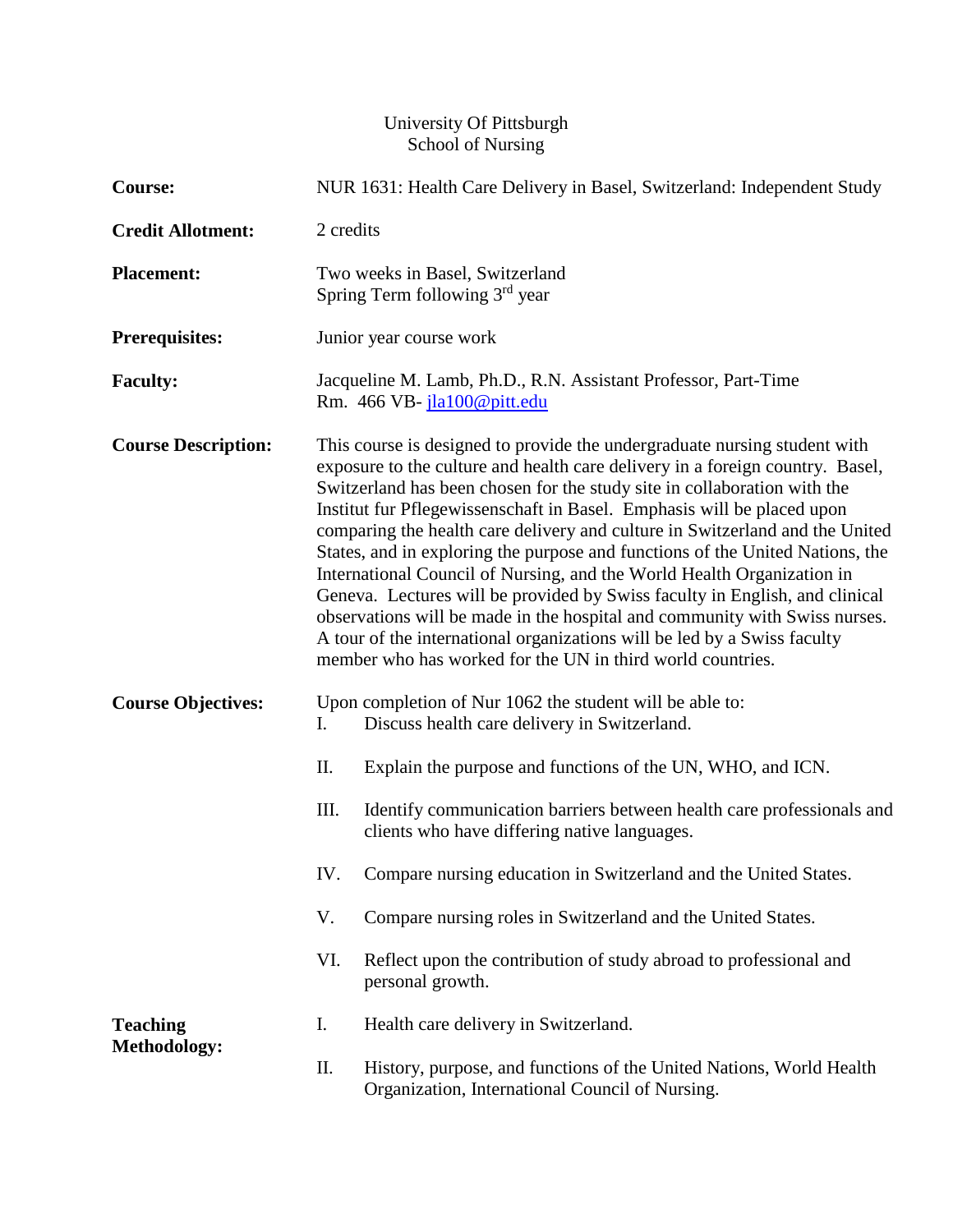- III. Communication barriers when providing care to immigrant clients.
- IV. Nursing education in Switzerland.
- V. Nursing roles in Switzerland.
- VI. Introduction to the history and culture of Switzerland.
- I. Observations of health care practices in hospitals and the community.
- II. Observations and discussions in schools of nursing.
- III. Observations and discussions with nurse leaders.
- IV. Lectures on community health, international organizations, and working in third countries.
- V. Interviews with consumers, health care professionals, and students.
- VI. Presentations by health care professionals.
- VII. Presentation by students to health care professionals.
- VIII. Daily written summary of learning experiences.
- IX. Participation in cultural activities.
- X. Orientation classes.
- XI. Written assignment.
- XII. Guided field trip to Geneva to visit the UN, WHO, and ICN.

## **Evaluation:** In order to achieve a passing grade the student must demonstrate independence, reliability, and professionalism in all activities including the following:

- I. Attendance at all orientation sessions, meetings.
- II. Daily journal. The journal must be submitted to Dr. Lamb weekly while participating in the course. The student should refer to course objectives when writing the journal.
- III. Development of a power point presentation, completed, and practiced under supervision prior to departure.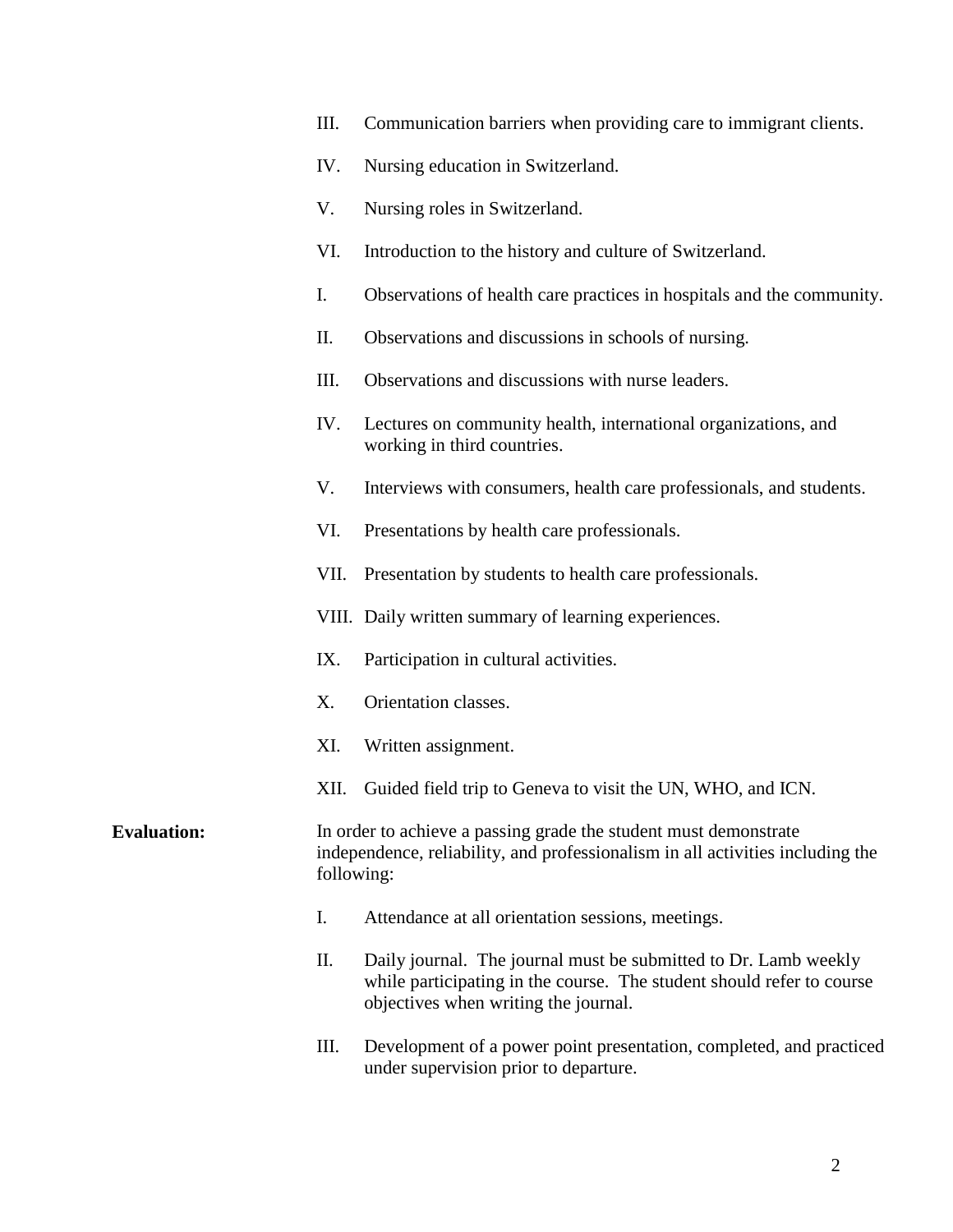- IV. Participation in all observational clinical activities, and field trips.
- V. Participation in all cultural activities.
- VI. Creation of positive relationships with staff, faculty, peers, clients, and other members of the Swiss public with whom the student has contact. Refer to behavior guidelines.
- VII. Timely submission of a reflective paper which evaluates learning in a foreign country and the impact that learning has on the professional role.

Assignment of a letter grade will be done in collaboration with the student with emphasis placed in the following ways:

- I. Active participation in all clinical, cultural, classroom, and other activities
	- 70% of grade
	- 30% of grade
	- $\bullet$
- II. Power point presentation, journal, paper

**Required/Recommend Texts:** There are a variety of travel books from which the student may choose. A phrase book is essential. In Basel, the language is a Swiss form of German, but a German phrase book would suffice. In addition, the students would be wise to read European newspapers prior to departure. Americans abroad read the *International Harold Tribune*. From London, two respected newspapers are the *London Times* (conservative) and the *Guardian* (liberal). For some quick European news, the student is advised to watch BBC News (British Broadcasting). The news magazine which has the most European news is the *Economist*.

#### **Students With Disabilities:**

If you have a disability for which you are or may be requesting an accommodation, you are encouraged to contact both your instructor and the Office of Disability Resources and Services, 216 William Pitt Union, (412) 648-7890/(412) 383-7355 (TTY), as early as possible, but no later than the 4th week of the term. DRS will verify your disability and determine reasonable accommodations for this course.

#### **Plagiarism:**

Plagiarism is "presenting as one's own, for academic evaluation, the ideas, representations or works of another person or persons without customary and proper acknowledgement of sources" (Faculty development/TA Handbook, p. 15). Plagiarism is a violation of both the University of Pittsburgh's standards on academic honesty (02-03-03) and those of the School of Nursing (Policy No. 307). Violations of these policies are taken seriously. Any student suspected of violating this obligation for any reason during the semester will be required to participate in the